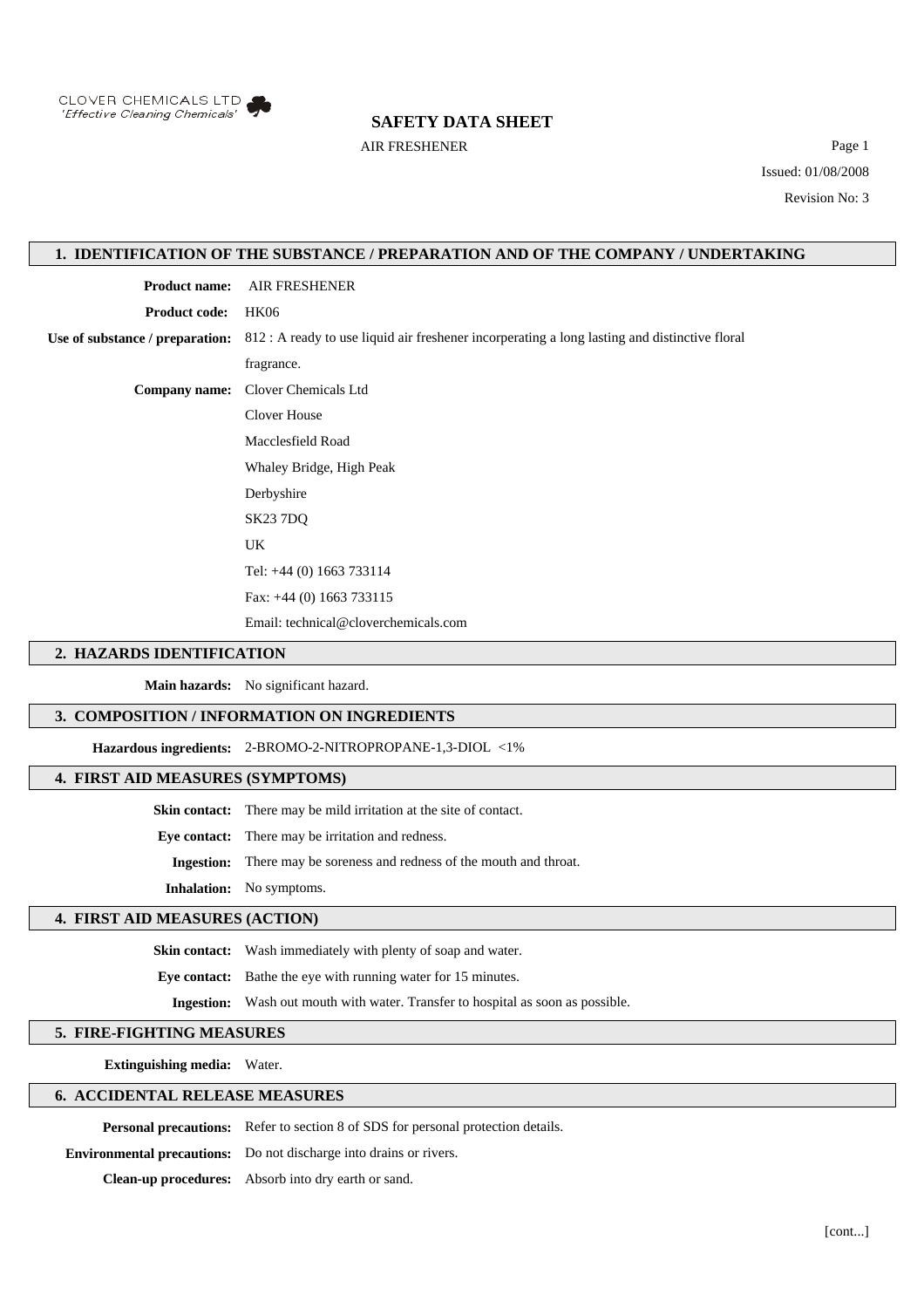## **SAFETY DATA SHEET**

AIR FRESHENER Page 2

## **7. HANDLING AND STORAGE**

**Storage conditions:** Store in cool, well ventilated area.

**Suitable packaging:** Polyethylene. Stainless steel. Aluminium containers.

## **8. EXPOSURE CONTROLS / PERSONAL PROTECTION**

#### **9. PHYSICAL AND CHEMICAL PROPERTIES**

|                                        | <b>State:</b> Liquid                             |
|----------------------------------------|--------------------------------------------------|
|                                        | Colour: Colourless                               |
|                                        | <b>Odour:</b> Sweet-smelling                     |
| <b>Evaporation rate:</b> Moderate      |                                                  |
|                                        | <b>Oxidising:</b> Non-oxidising (by EC criteria) |
| <b>Solubility in water:</b> Soluble    |                                                  |
|                                        | Viscosity: Non-viscous                           |
| <b>Relative density:</b> $0.99 - 1.09$ |                                                  |

**pH:** 7

## **10. STABILITY AND REACTIVITY**

**Stability:** Stable under normal conditions.

**Materials to avoid:** Strong oxidising agents.

**Haz. decomp. products:** In combustion emits toxic fumes of carbon dioxide.

## **11. TOXICOLOGICAL INFORMATION**

# **12. ECOLOGICAL INFORMATION**

**Persistence and degradability:** Biodegradable.

#### **13. DISPOSAL CONSIDERATIONS**

**Disposal of packaging:** Dispose of as normal industrial waste.

**NB:** The user's attention is drawn to the possible existence of regional or national regulations regarding disposal.

#### **14. TRANSPORT INFORMATION**

**ADR / RID**

**UN no:** Not Classified.

# **IMDG / IMO**

**UN no:** Not Classified.

#### **IATA / ICAO**

**UN no:** Not Classified.